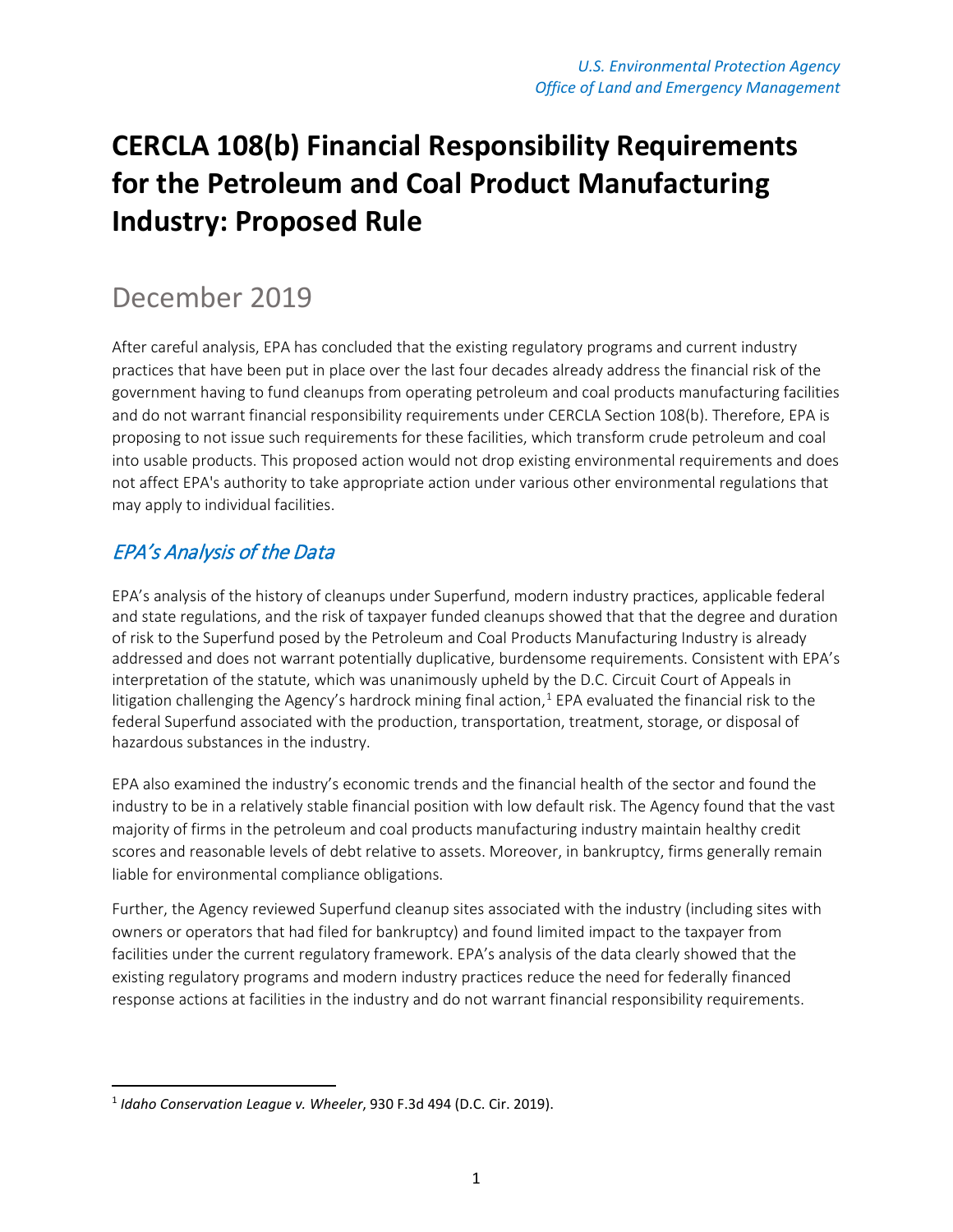### Existing Authorities are Unaffected

EPA's proposed action would not drop existing environmental requirements, rather it is a proposal to not impose new requirements. In the 39 years since the enactment of CERCLA, a comprehensive regulatory framework has been developed and the Agency's enforcement authorities have expanded.

This proposed rulemaking does not affect EPA's authority to take appropriate action under various other environmental statutes, such as those under the Resource Conservation and Recovery Act, Toxic Substances Control Act, Clean Air Act, Clean Water Act, and the Emergency Planning and Community Right to Know Act:

| Act                                                                                        | Description                                                                                                                                                                                                                                                                                                                                                                                                                                                                                                                                                                                                                                                                                                                                                                                                                                                                                                                                                                                                                                                                                                                                                                                             |
|--------------------------------------------------------------------------------------------|---------------------------------------------------------------------------------------------------------------------------------------------------------------------------------------------------------------------------------------------------------------------------------------------------------------------------------------------------------------------------------------------------------------------------------------------------------------------------------------------------------------------------------------------------------------------------------------------------------------------------------------------------------------------------------------------------------------------------------------------------------------------------------------------------------------------------------------------------------------------------------------------------------------------------------------------------------------------------------------------------------------------------------------------------------------------------------------------------------------------------------------------------------------------------------------------------------|
| Comprehensive<br>Environmental<br>Response,<br>Compensation, and<br>Liability Act (CERCLA) | • The administration of CERCLA is protective and effective, and EPA's<br>proposed finding for the petroleum and coal products manufacturing<br>industry does not affect, limit, or restrict the Agency's authority to take a<br>response action or enforcement action under CERCLA at any facility in the<br>industry, or to include requirements for financial responsibility as part of<br>such response action. A different set of facts could demonstrate a need for a<br>CERCLA response action at an individual site.                                                                                                                                                                                                                                                                                                                                                                                                                                                                                                                                                                                                                                                                             |
| Resource<br>Conservation and<br><b>Recovery Act (RCRA)</b>                                 | • The comprehensive regulations for the management and disposal of<br>hazardous waste under RCRA were designed to prevent releases and assure<br>that past spills are cleaned up by facility owners and operators.<br>• EPA issued regulations under RCRA Subtitle C that were specific to the<br>Petroleum and Coal Products Manufacturing industry in 1980, 1990, and<br>1998.<br>• There are existing financial responsibility requirements under RCRA Subtitle<br>C for hazardous waste treatment, storage, and disposal facilities (TSDFs).<br>• The passage of the Hazardous and Solid Waste Amendments (HSWA) in 1984<br>resulted in many regulatory changes and enhanced enforcement<br>mechanisms. Specifically, HSWA substantially expanded corrective action<br>authorities, requiring RCRA permitted facilities to address the release of<br>hazardous wastes and demonstrate financial responsibility for completing<br>the required corrective actions, further reducing the risks that sites would<br>have to be addressed under CERCLA. Additionally, HSWA created the land<br>disposal restrictions (LDR) program, which prohibits the land disposal of<br>untreated hazardous wastes. |
| <b>Toxic Substances</b><br>Control Act (TSCA)                                              | • There are existing financial responsibility requirements applicable to<br>commercial PCB waste facilities under TSCA.<br>• There are programs that regulate the manufacture and sale of chemicals<br>under TSCA.                                                                                                                                                                                                                                                                                                                                                                                                                                                                                                                                                                                                                                                                                                                                                                                                                                                                                                                                                                                      |
| Clean Air Act (CAA)                                                                        | • Section 112(r) of the CAA Amendments require certain facilities to generate<br>Risk Management Plans (RMP) to mitigate the effects of a chemical accident<br>and coordinate with local response personnel.<br>• Significant chemical accidents have declined more than 50% since the<br>original RMP requirements became effective in 1999.                                                                                                                                                                                                                                                                                                                                                                                                                                                                                                                                                                                                                                                                                                                                                                                                                                                           |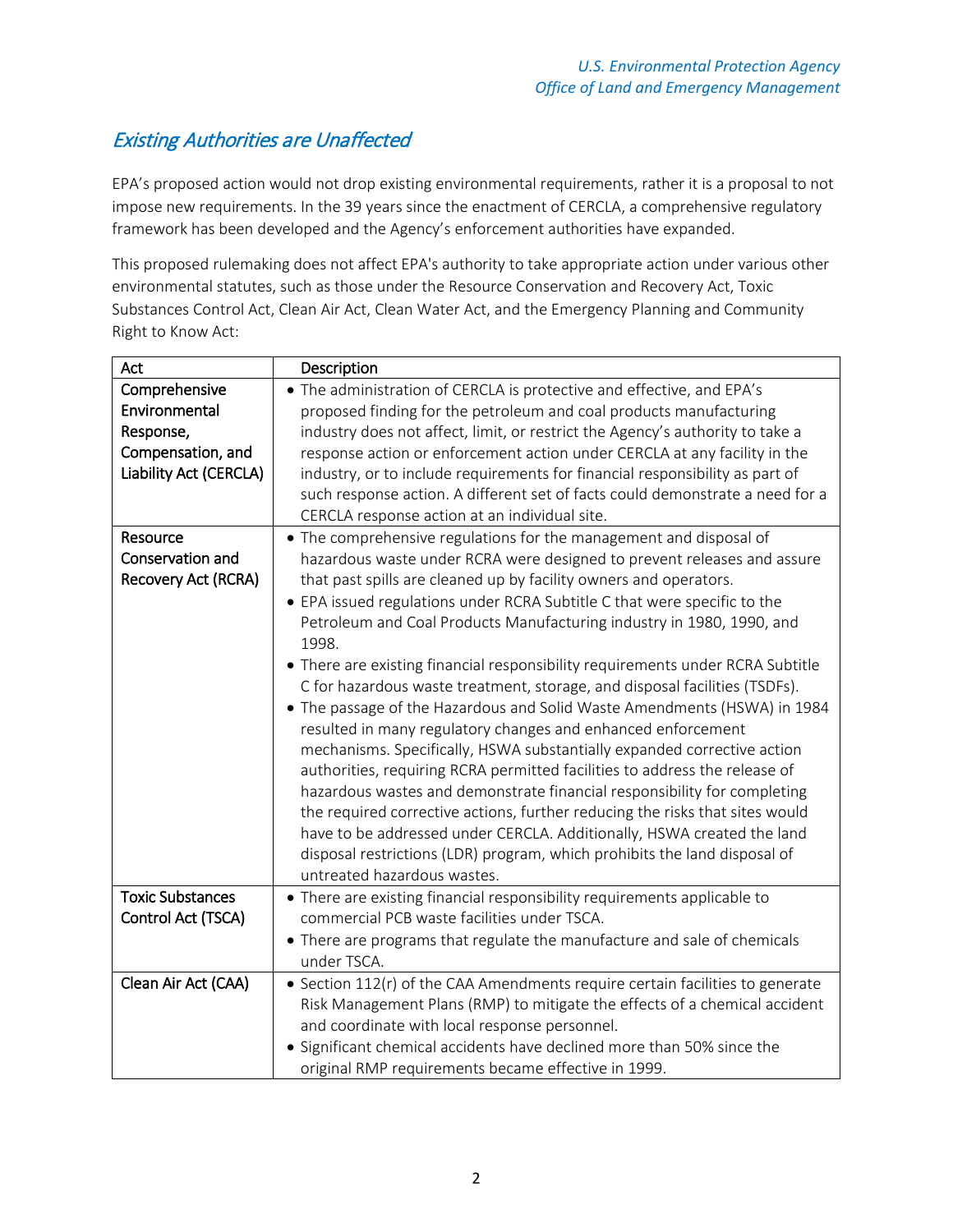| Clean Water Act<br>(CWA)                                                   | • The 1990 Oil Pollution Act amended the CWA and authorized regulations<br>requiring facility owners or operators to prepare response plans for worst-<br>case scenario oil discharges.<br>• The Oil Pollution Prevention Regulations require facilities that store or use<br>certain amounts of oil and oil products to develop Spill Prevention, Control,<br>and Countermeasure Plans to prevent the discharge of oil to navigable<br>waters in case of a spill.<br>• EPA finalized the full suite of amendments to the Oil Pollution Prevention<br>Regulation in 2002.                                                                                                                                                                                                                                                                                           |  |  |
|----------------------------------------------------------------------------|---------------------------------------------------------------------------------------------------------------------------------------------------------------------------------------------------------------------------------------------------------------------------------------------------------------------------------------------------------------------------------------------------------------------------------------------------------------------------------------------------------------------------------------------------------------------------------------------------------------------------------------------------------------------------------------------------------------------------------------------------------------------------------------------------------------------------------------------------------------------|--|--|
| <b>Safe Drinking Water</b><br>Act (SDWA)                                   | • There are existing financial responsibility requirements applicable to<br>Underground Injection Control wells.                                                                                                                                                                                                                                                                                                                                                                                                                                                                                                                                                                                                                                                                                                                                                    |  |  |
| <b>Emergency Planning</b><br>and Community<br>Right-to-Know Act<br>(EPCRA) | • EPCRA imposes emergency planning, reporting, and notification<br>requirements for hazardous and toxic chemicals.                                                                                                                                                                                                                                                                                                                                                                                                                                                                                                                                                                                                                                                                                                                                                  |  |  |
| <b>State Programs</b>                                                      | • Examples of state programs that may be applicable to petroleum and coal<br>product manufacturing facilities include:<br>Financial responsibility for used oil processing and re-refining<br>facilities,<br>Financial responsibility for hazardous waste TSDFs,<br>Financial responsibility for underground injection of hazardous<br>٠<br>wastes,<br>Corrective action financial responsibility to address hazardous waste<br>٠<br>or hazardous constituents,<br>Facility remediation financial responsibility associated with transfer<br>٠<br>in ownership or facility closure,<br>Financial responsibility for storage tanks containing hazardous<br>substances.<br>State regulations applicable to facilities that store or use oil and oil-<br>related materials, including petroleum refineries and petroleum and<br>coal product manufacturing facilities. |  |  |

These existing monitoring and operation standards have consistently worked over time to decrease risks in the industry and continue to apply, including requiring proper closure of units and corrective action for releases of hazardous materials under CERCLA or RCRA.

#### **History**

Twenty eight years after CERCLA was enacted, in March 2008, the Sierra Club, Great Basin Resource Watch, Amigos Bravos, and Idaho Conservation League filed a suit in federal district court seeking to require the EPA administrator to develop regulations under CERCLA section  $108(b)$ .<sup>[2](#page-2-0)</sup> On February 25, 2009, the court ordered EPA to publish the *Federal Register* notice required by CERCLA section 108(b)(1) later that year, which the EPA issued on July 28, 2009.

<span id="page-2-0"></span>l <sup>2</sup> *Sierra Club, et al. v. Johnson*, No. 08-01409 (N. D. Cal.).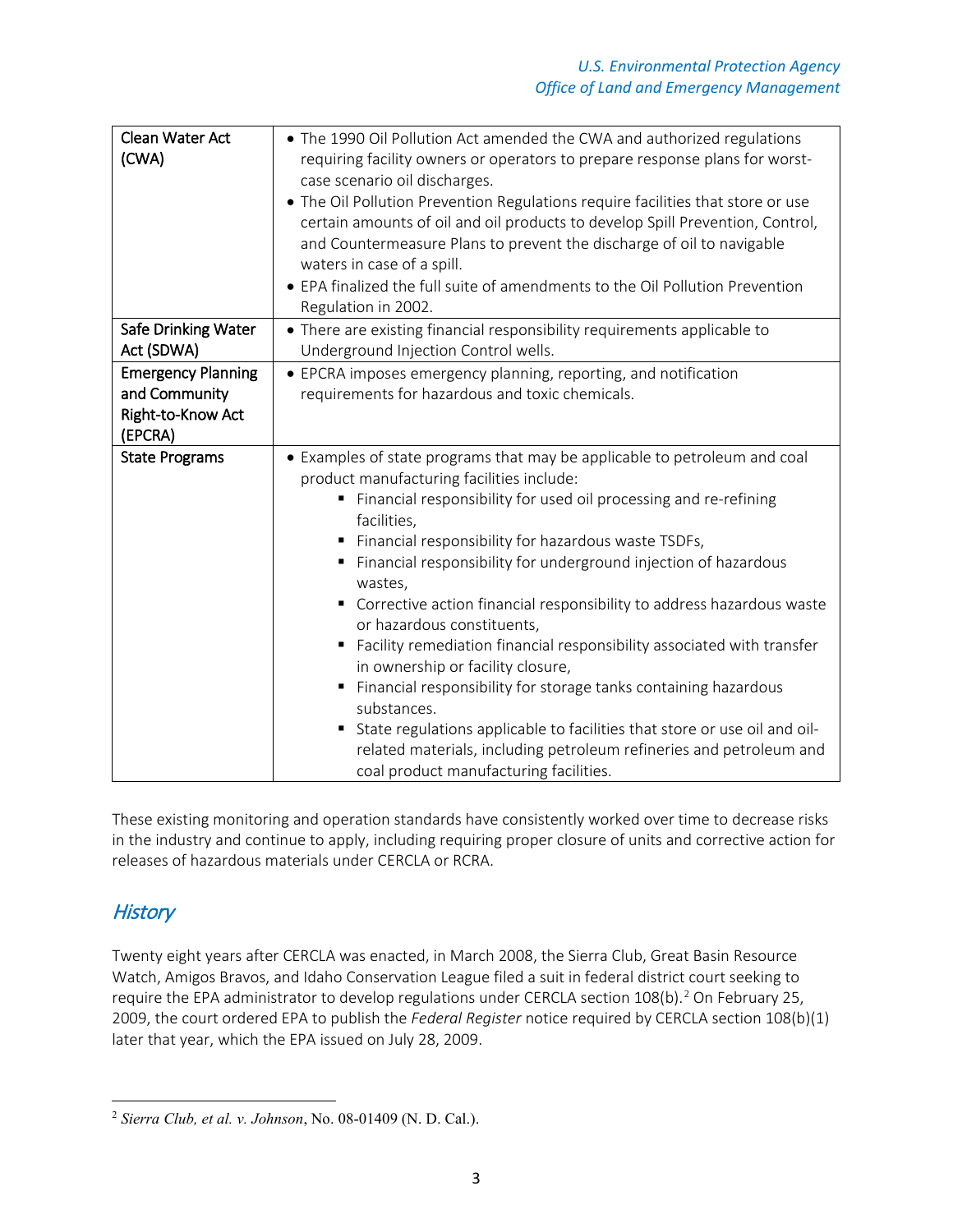In August 2014, those same groups, joined by Earthworks and Communities for a Better Environment, filed a new lawsuit in the D.C. Circuit Court of Appeals petitioning for a writ of mandamus requiring issuance of CERCLA section 108(b) financial responsibility rules. The petitioners and EPA entered into settlement discussions and reached an agreement, which included, among other requirements, a schedule calling for EPA to sign the *Federal Register* notice for a proposed rule for the hardrock mining industry by December 1, 2016, and for EPA to take final action for that industry by December 1, 2017.

EPA met these deadlines, publishing proposed rules and final actions. The final action determined that financial responsibility requirements were not necessary for the hardrock mining industry. On July 19, 2019, the D.C. Circuit Court of Appeals unanimously upheld the approach EPA undertook in developing its Final Action to impose no financial responsibility requirements for the hardrock mining industry, which is consistent with the proposed approach here.

EPA is working to meet the court-ordered deadlines for three additional industries that EPA identified for rulemaking in a 2010 Advanced Notice of Proposed Rulemaking (75 FR 816, Jan. 6, 2010).

| Industry                                                          | Sign proposed rule: | Sign final action: |
|-------------------------------------------------------------------|---------------------|--------------------|
| Industry 1 (identified by EPA as Electric Power                   | July 2, 2019        | December 2, 2020   |
| Industry)                                                         |                     |                    |
| Industry 2 (identified by EPA as Petroleum and   December 4, 2019 |                     | December 1, 2021   |
| Coal Products Manufacturing Industry)                             |                     |                    |
| Industry 3 (identified by EPA as Chemical December 1, 2022        |                     | December 4, 2024   |
| Manufacturing Industry)                                           |                     |                    |

On July 2, 2019, EPA proposed to not issue financial responsibility requirements for the electric power industry. EPA anticipates proposing an action for the Chemical Manufacturing sector soon.

#### Authority for and Purpose of the Proposal

EPA is issuing the proposal under the authority of Sections 101, 104, 108 and 115 of the Comprehensive Environmental Response, Compensation, and Liability Act (CERCLA) of 1980, as amended, 42 U.S.C 9601, 9604, 9608 and 9615, and Executive Order 12580 (52 FR 2923, January 29, 1987).

Section 108(b) of CERCLA, also known as Superfund, directs EPA to develop regulations that require classes of facilities to establish and maintain evidence of financial responsibility consistent with the degree and duration of risk associated with the production, transportation, treatment, storage or disposal of hazardous substances.

When releases of hazardous substances occur, or when a threat of release of hazardous substances must be averted, a Superfund response action may be necessary. Since the Superfund tax has expired, EPA's Superfund appropriation is increasingly funded by general revenues. Therefore, the costs of such response actions can fall to the taxpayer if parties responsible for the release or potential release of hazardous substances are unable to assume the costs.